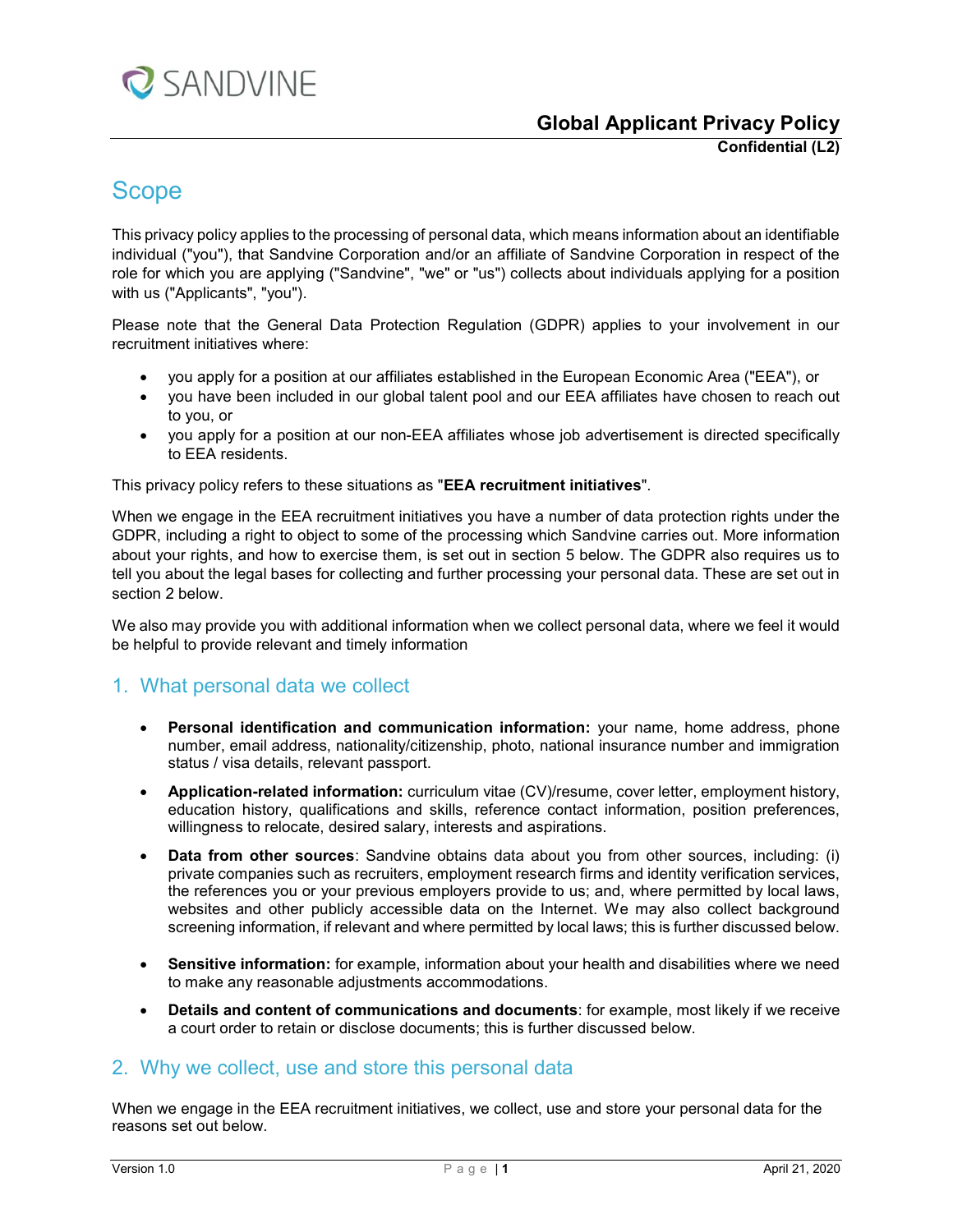

Confidential (L2)

#### As required to establish the employment contract. This includes:

- $\circ$  To make informed decisions on recruitment and assess your suitability for open positions.
- $\circ$  To reimburse you for any agreed expenses incurred in the application process.

#### Where necessary for Sandvine or a third party's legitimate interests. This includes:

- o To improve our recruitment process and activities.
- o To verify the details you have supplied and conduct background checks in certain jurisdictions; this is further discussed below.

To protect our legitimate business interests and legal rights. This includes, but is not limited to, use in connection with grievances, legal claims, compliance, regulatory, auditing, investigative and disciplinary purposes (including non-mandatory disclosure of such information in connection with legal process or litigation).

- $\circ$  To use for statistical purposes to manage business operations as applicable.
- $\circ$  To comply with our equal opportunity initiatives.
- Where necessary to comply with a legal obligation. This includes:
	- $\circ$  To comply with applicable laws, including, but not limited to, in connection with legal claims, equality laws, data protection laws, and other regulatory or investigative purposes (including mandatory disclosure of such information in connection with legal process or litigation).
	- o Respond to court orders, warrants, or other lawful requests or legal processes.

Sandvine has carried out a balancing test in order to determine what is in its legitimate interests and you can request information about this balancing test by contacting us using the details set out in section 10 below.

Where you have given explicit consent.

We may ask for your permission to consider you for future positions that may become available. In certain jurisdictions we may also ask for your permission to verify the details you have supplied and conduct background checks. This is further discussed below. Where we ask for express consent for data protection law purposes, you are free to withhold or later revoke it.

We do not collect, use and store special categories of your personal data, including information concerning your health, trade union membership, unless:

- Where necessary for the purposes of carrying out the obligations and exercising specific rights in the field of employment and social security and social protection law we use information revealing race, ethnic origin, sexual orientation and any disability may (to the extent permitted under local laws) be processed in order to facilitate effective equal opportunities monitoring and/or to comply with legal obligations to make reasonable adjustments.
- Where necessary for the establishment, exercise or defence of legal claims.
- Where necessary for the purposes of preventive or occupational medicine, for the assessment of the working capacity of the employee.

Some of the information above is required to process your application or to comply with our legal obligations. If such mandatory data is not provided, then we will not be able to establish the employment relationship, or to meet obligations placed on us. In all other cases, provision of requested personal data is optional and what will happen if you choose to withhold such personal data will be explained to you at the time. We indicate which information is mandatory on our recruitment webpage.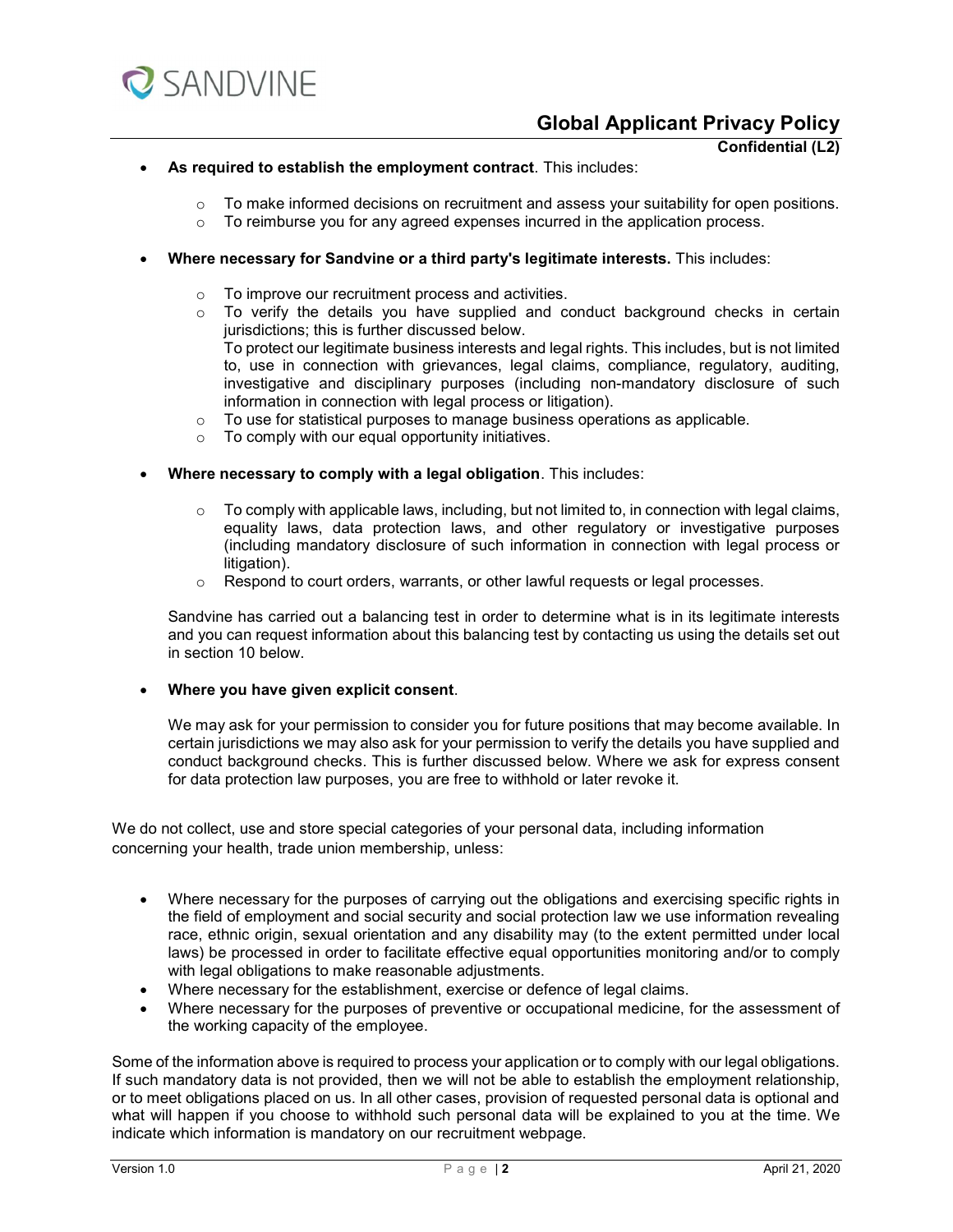

#### Confidential (L2)

## 3. Background screening

Background screening information about you that we are permitted to collect may differ among jurisdictions in which we operate and so may legal bases for doing so. This is explained in the tables below – separately in relation to European and non-European locations.

| Europe                                     |                                                                                                                                 |                                                 |                                                                                                  |  |
|--------------------------------------------|---------------------------------------------------------------------------------------------------------------------------------|-------------------------------------------------|--------------------------------------------------------------------------------------------------|--|
| Type of check                              | Categories of data                                                                                                              | Legal basis                                     | Source                                                                                           |  |
| Criminal                                   | criminal records                                                                                                                | our legitimate interest                         | official<br>comprehensive<br>registers<br>N/A to Sweden                                          |  |
| Public information                         | adverse records available in<br>the public domain                                                                               | our legitimate interest                         | local language press<br>and proprietary<br>databases of publicly<br>available information.       |  |
| ID                                         | validation of government-<br>issued ID / passport                                                                               | our legitimate interest                         | National authorities,<br>e.g. Police in<br>Sweden<br>(Rikspolisstyrelsen<br>Kiruna).             |  |
| Education                                  | degree information,<br>including date received,<br>degree title, and<br>college/university/school<br>attended                   | our legitimate interest                         | college/ university/<br>school attended                                                          |  |
| Employment                                 | dates of previous<br>employment, and<br>title/position (up to 3<br>previous employers over 7<br>previous years)                 | our legitimate interest                         | previous employers                                                                               |  |
| <b>Global Sanctions and</b><br>Enforcement | records of prohibited or<br>restricted parties                                                                                  | our legitimate interest<br>our legal obligation | national and<br>international<br>sanctions lists                                                 |  |
| Credit (for finance<br>positions only)     | debts, bankruptcies, slow or<br>delayed payments, non-<br>payments, civil arrest<br>warrants, and matter of civil<br>litigation | our legitimate interest                         | Credit reference<br>agencies, e.g.<br>Upplysningscentralen<br>UC AB (credit<br>bureau) in Sweden |  |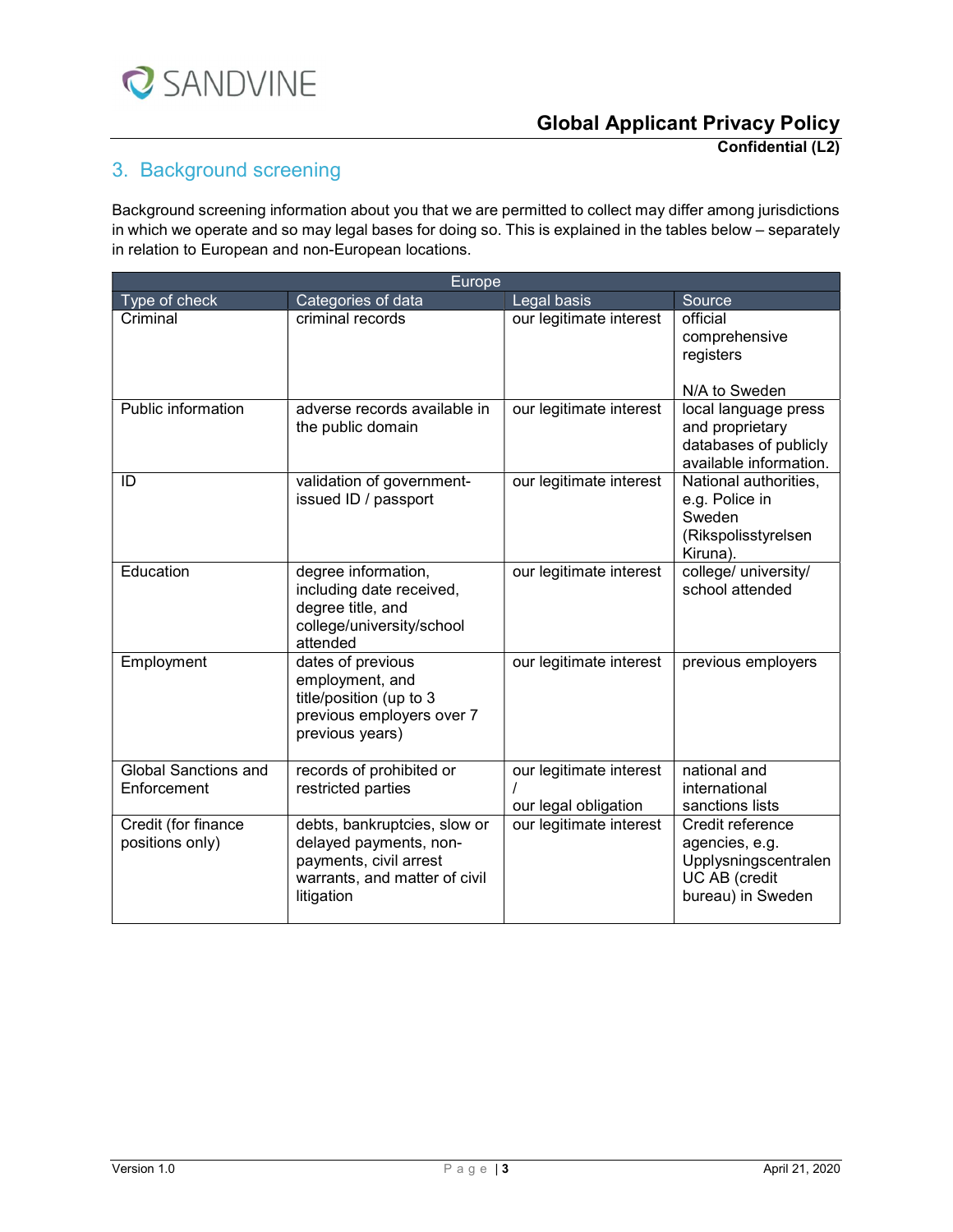

Confidential (L2)

| <b>Outside Europe</b>                               |                                                                                                                              |                              |  |  |
|-----------------------------------------------------|------------------------------------------------------------------------------------------------------------------------------|------------------------------|--|--|
| Type of check                                       | Categories of data                                                                                                           | Pertinent jurisdiction       |  |  |
| Criminal                                            | criminal records                                                                                                             | worldwide                    |  |  |
| <b>Public information</b>                           | adverse records available in the<br>public domain                                                                            | worldwide                    |  |  |
| ID                                                  | validation of government-issued<br>ID / passport                                                                             | worldwide                    |  |  |
| Education                                           | degree information, including<br>date received, degree title, and<br>college/university/school<br>attended                   | worldwide                    |  |  |
| Employment                                          | dates of previous employment,<br>and title/position (up to 3<br>previous employers over 7<br>previous years)                 | worldwide                    |  |  |
| <b>Global Sanctions and</b><br>Enforcement          | records of prohibited or restricted<br>parties                                                                               | worldwide                    |  |  |
| Credit (for finance positions<br>only)              | debts, bankruptcies, slow or<br>delayed payments, non-<br>payments, civil arrest warrants,<br>and matter of civil litigation | worldwide                    |  |  |
| Government clearance-with<br>applicant's permission | levels of government clearance                                                                                               | North America, Latin America |  |  |
| Drug screening                                      | presence of drugs (as permitted<br>by state laws)                                                                            | <b>USA</b>                   |  |  |
| Other checks – with applicant's<br>permission       | as specified by the clients on an<br>ad hoc basis, e.g. sex offence<br>records                                               | North America, Latin America |  |  |

## 4. How we share your personal data

We will share your personal data with other members of the Sandvine Corporation and its affiliates for the purposes above. This includes your data being accessed to by our Global Acquisition Team which administers our talent pool.

Your personal data will be shared with companies providing services under contract with the Sandvine Group, such as recruiters, legal advisors, and IT hosting and/or IT maintenance providers, background check vendors.

Personal data will also be shared with government authorities and/or law enforcement officials, or disclosed in the context of court proceedings, if required for the purposes above, if mandated by law or if required for the protection of our legitimate interests in compliance with applicable laws.

In the event that a Sandvine business is sold or integrated with another business, your details may be disclosed to our advisers and any prospective purchaser's advisers, and will be passed to the new owners of the business.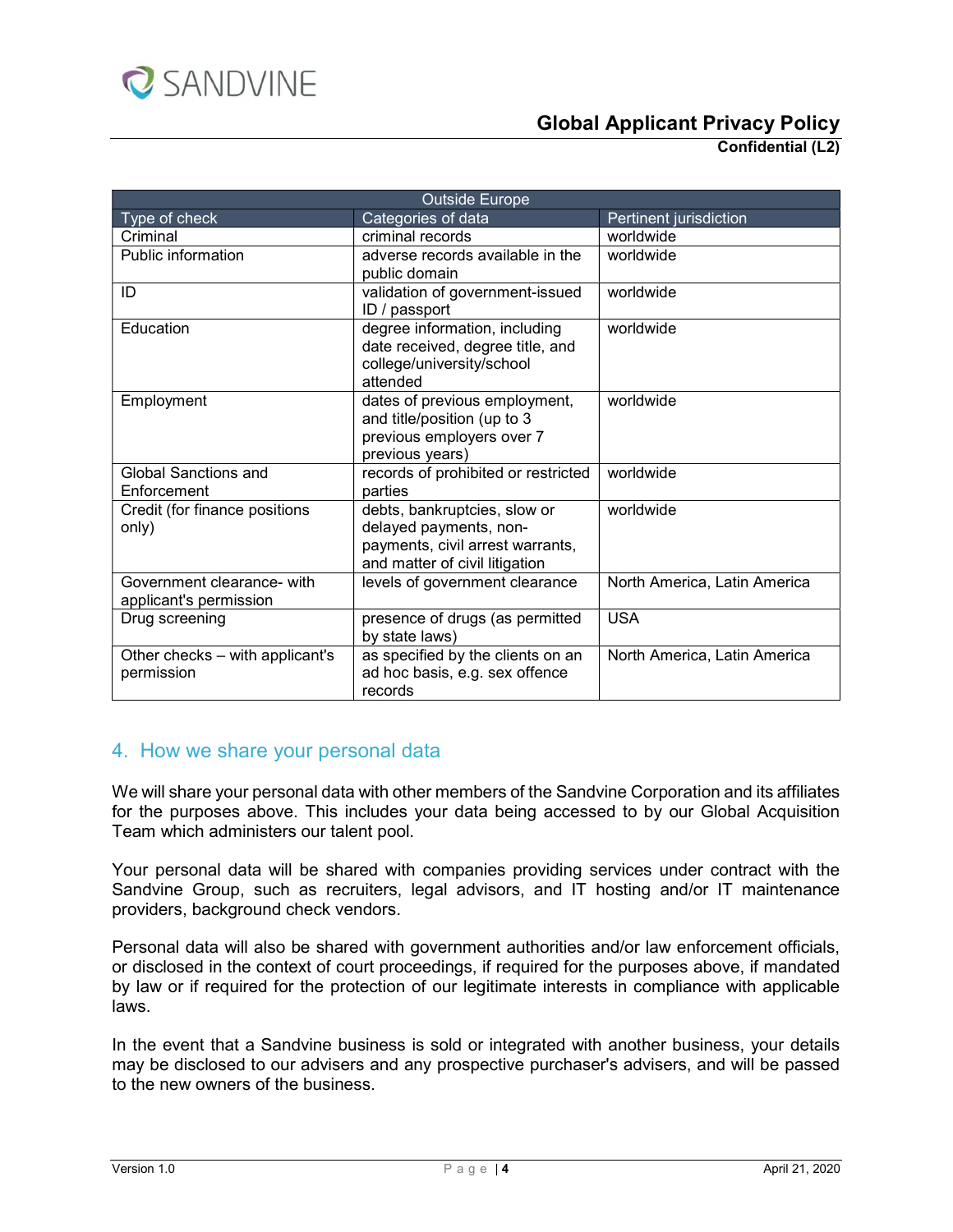

Confidential (L2)

## 5. Your choices and rights

When we engage in the EEA recruitment initiatives, you have the right to ask Sandvine to provide access to, and a copy of, your personal data; to correct, complete and erase your personal data or to restrict (in certain situations) processing of your personal data; and to obtain the personal data you provide in a structured, machine readable format. In addition, you can object to the processing of your personal data in some circumstances (in particular, where we do not have to process the data to meet a contractual or other legal requirement and in relation to processing for direct marketing purposes). Where we have asked for your consent, you may withdraw consent at any time. If you ask to withdraw your consent to Sandvine processing your data, this will not affect any processing which has already taken place by that time.

These rights may be limited, for example if fulfilling your request would unfairly reveal personal data about another person, or if you ask us to delete information which we are required by law or have compelling legitimate interests to keep.

If you would like to exercise these rights, you can contact us using the details set out in section 10 below. If you have unresolved concerns you also have the right to complain to data protection authorities in the country where you live or work, or where you consider a breach of data protection law has occurred. Also, when we recruit you for non-EU positions you may have some of the above rights.

You may have additional privacy rights in your local jurisdiction and this Policy will in no way limit or restrict your local privacy rights.

## 6. How long we retain your personal data

If you accept employment with us, we will retain your personal data throughout your employment in accordance with a separate notice we provide to you upon your acceptance of employment.

If your application is unsuccessful and you permit us to do so, we will retain personal data associated with your application for 12 months to enable you to be considered for future positions that may become available and to protect our legitimate business interests and legal rights.

In any event, we will only retain the outcomes of your background checks for 90 days from the completion of these checks.

## 7. International transfers

If you are located within the European Economic Area ("EEA"), your personal data will be processed in or accessed from jurisdictions outside of the EEA by members of the Sandvine Group and third party providers in jurisdictions that may not have equivalent data protection laws to those in the EEA.

When we transfer your data from the EEA or UK to the members of the Sandvine Group in the US, we use an intra-company processing agreement containing European Commission-approved standard contractual clauses. When we transfer your data from the EEA or UK to third party service providers outside the Sandvine Group, we use European Commission-approved standard contractual clauses to safeguard the transfer, unless we transfer personal data to a third party that has implemented Binding Corporate Rules , in which case we may rely on one of those mechanisms to safeguard the transfer. For further information, including how to obtain a copy of the documents used to protect your information, please contact us as described in section 10 below.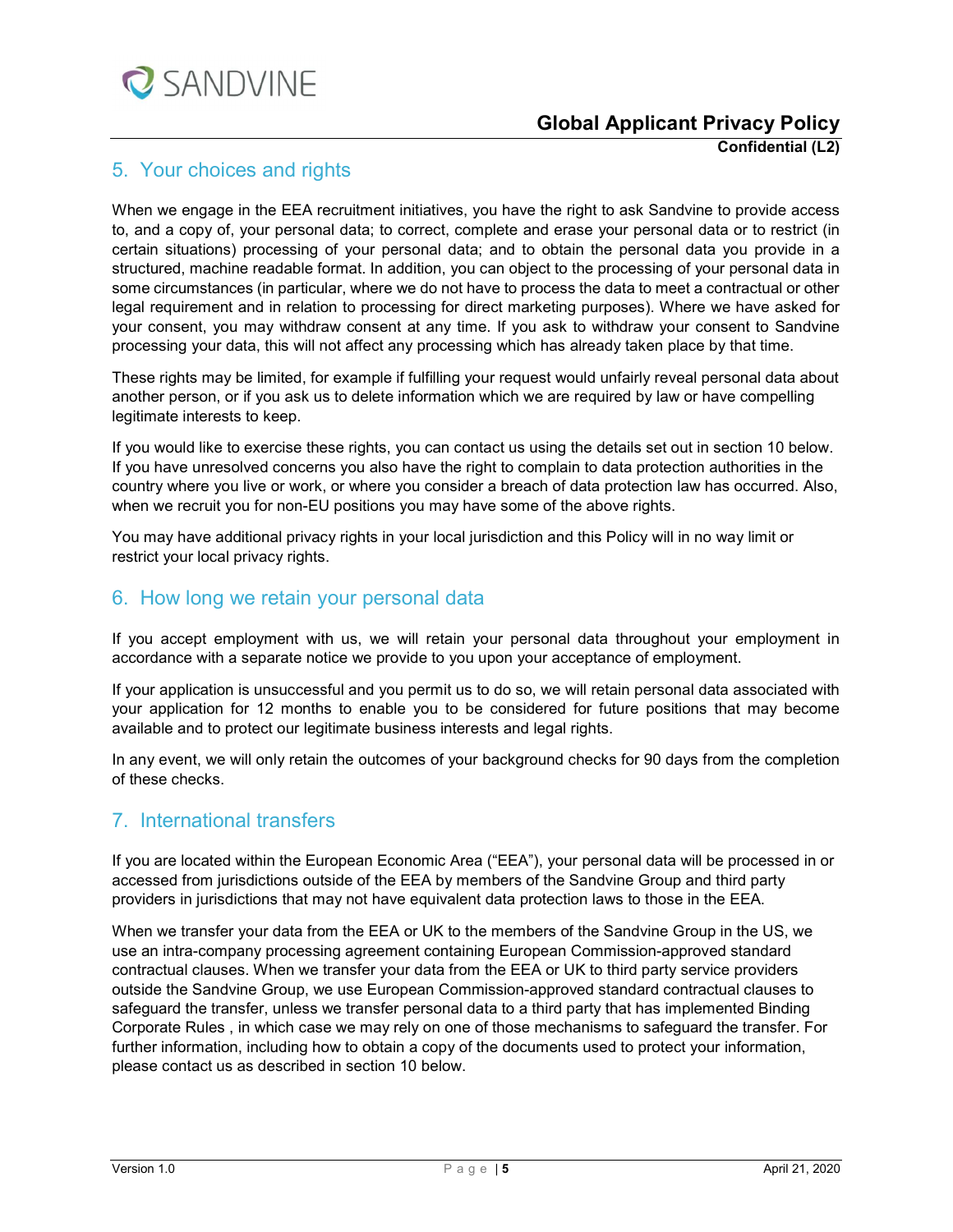

Confidential (L2)

## 8. Keeping Your Personal Information Secure

We have appropriate security measures in place to prevent personal information from being accidentally lost, or used or accessed in an unauthorized way. We limit access to your personal information to those who have a genuine business need to know it. Those processing your information will do so only in an authorized manner and are subject to a duty of confidentiality.

We also have procedures in place to deal with any suspected data security breach. We will notify you and any applicable regulator of a suspected data security breach where we are legally required to do so.

## 9. Updates to this privacy policy

This privacy policy may be updated periodically. We will update the date at the top of this privacy policy accordingly and encourage you to check for changes to this privacy policy, which will be available at the HR section of Sandvine's internal Wiki. On some occasions, we may also actively advise you of specific data handling activities or significant changes to this privacy policy, as required by applicable law.

## 10. Contact us

If you have questions about this privacy policy or wish to contact us for any reason in relation to our personal data processing, please contact our compliance officer via telephone: (519) 880-2600 or email: privacy@sandvine.com.